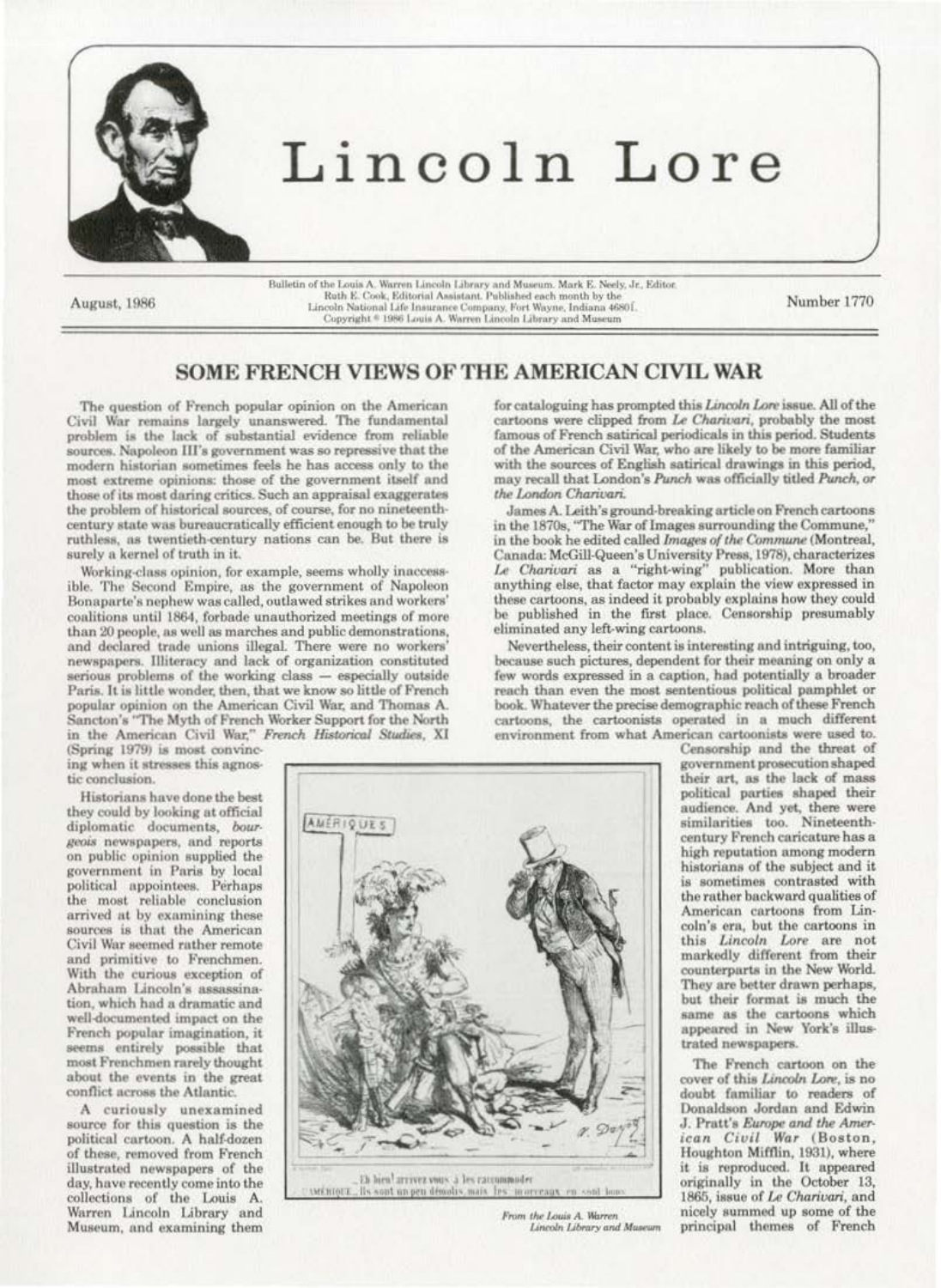

From the Louis A. Warren Lincoln Library and Museum

cartoon comment on the American Civil War.

The European gentleman asks, "Well, are you succeeding in patching them together?" America replies "They're a bit knocked about, but the pieces are sound. ''The emphasis on the destruction caused by the war was consistent with most of the French cartoons on the subject I have seen. And the feathered<br>savage symbolizing the country in the New World echoed a theme present in another cartoon reproduced in Donaldson and Pratt and suggests the primitive remoteness of the contest to most Frenchmen. The other cartoon, not reproduced here, depicts an Indian acting as mediator between Northerner and Southerner and saying to them, "Gentlemen, please - put some ceremony into it. We don't butcher each other that way." The savage looks quite savage indeed, with a large ring thorugh his nose, tattoos, and. an exaggerated feather headdress. Many Frenchmen were clearly ready to believe in the savagery of a military contest even among white people in the New World.

The Indian cartoon illustrated here may make clear as well<br>a theme not so graphically present in other French cartoons about the Civil War but present in them nevertheless: the essential unity of the American nation. America here, at any rate, is a motherly figure putting her comically destructive puppets back together from their still sound parts, only temporarily and not fatally separated by their ridiculous Punch-and-Judy-show bashing. America's conflict may have been siiJy and primitive. but America *was* a country.

Aside from the image of the Indian, French cartoonists, as we can tell from lhis cartoon as welJ, had ready to hand a fairly standard symbol of the American. It was a figure not far removed from British caricature's Brother Jonathan, a tall. lean, lanky Yankee sometimes (though not in this particular cartoon) dressed in pants striped like the American flag. Curiously enough. since Frenchmen regarded the United States as a young country, the figure was old, depicted usually with a long white goatee and long, stringy white hair: The French cartoon Yankee lacked some of the dignity of the British cartoon Yankee. He appears somehow a little Jess civilized than even his British. made counterpart in caricature.

Looking back at cartoons published before this one, before the outcome of the Civil War was certain, one finds mainly themes of exhaustion, futility, senseless slaughter, and comic violence. In "Choeur des deux Ameriques" ("The Chorus of the Two Americas"), one exhausted combatant says to the other. "Say, why don't we profit from the fact that all eyes are turned toward Italy and rest a little?" The success of Italian nationalism coincided almost exactly with the failure of American nationalism in 1861, but the European crisis referred to here, apparently, stemmed from the Franco-Italian Convention of 1864. By that agreement France pledged to remove in two years the French soldiers guarding the papal states. The Pope could raise his own forces in the meantime. and ultimately Italy's King Victor Emmanuel would guarantee Rome's security from attack by republicans like Giuseppi Garibaldi. Astute observers saw in the plan the eventual evolution of Rome into the capital of Italy, but for now the Italian government voted to move the capital from 'TUrin to Florence.

Exhaustion of human resources in America was the theme of "The Last Resources of the Two Americas." The North, propping up an old man with a rifle in his hand, says, "Excuse my new recruit, but it's all that is left to me." The South, with an infant in a dress, replies, "Here is my last volunteer, but he is still very presentable."

"A Vicious Circle" pointed to the futility of the 1862 military campaigns in America The two antagonists circle each other in a well-worn path around Washington and Richmond. The Americans are notable for their somewhat exotic weaponry: both carry multiple-barreled pistols. And both wear trousers that are tattered at the cuffs. Northern cartoonists frequently depicted Southerners that way as a comment on the back· wardness of the Confederate economy, but here the French artist depicts Southerner and Northerner alike in their poverty and threadbare exhaustion.

The presence of the Monitor and the Merrimac in the cartoon discussed above reminds us that Europeans naturally placed a heavy emphasis on the naval aspects of the American Civil



From the Louis A. Warren **Lincoln Library and Museum**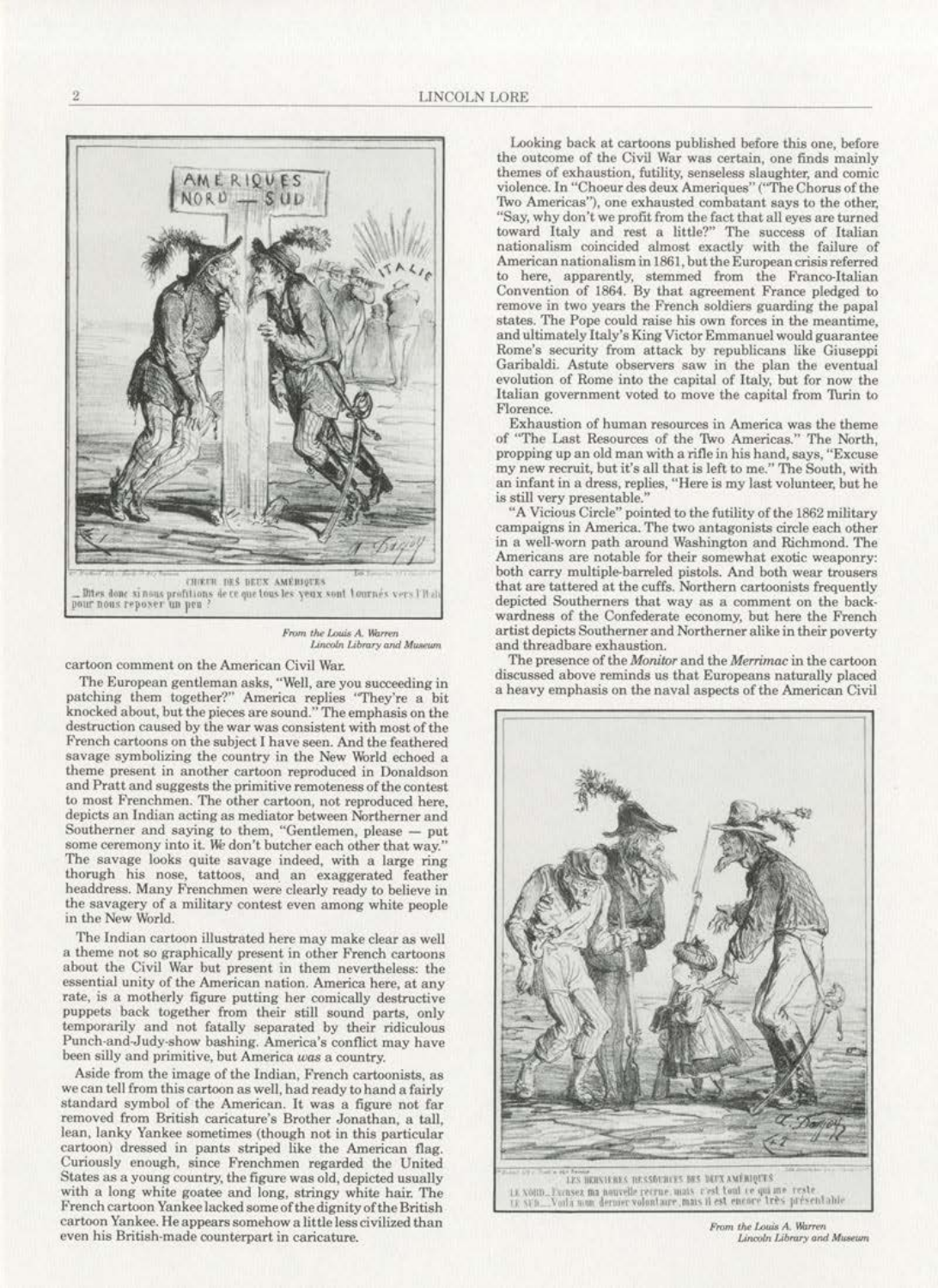

From the Louis A. Warren<br>Lincoln Library and Museum

War, the part most likely to affect Europeans directly. In a well- drawn cartoon, a Confederate sea captain asks a European, "Do you want to visit my ironclad ship?" "Much obliged!" replies the top-hatted visitor, "It has perhaps, like the Merrimac, a bump for suicide, and this mania is liable to seize



From the Louis A. Warren Lincoln Library and Museum

it while I am inside! Thanks!!" A "bump" was a penchant or aptitude. and the idea came from phrenology, a pseudo-science which explained aptitudes or destiny by the configuration of the bead. The *Merrimac* (or *Virginia,* as she was actually rechristened by the Confederate Navy) had been scuttled by the Confederates on May 9, 1862, when the fall of Norfolk left ber isolated and unable to withdraw on the shallow James River.

"The rudest projectile yet received by the South" was perhaps the most astute of the cartoons discussed in this article. The reelection of President Lincoln was a hard blow for the South, whether Jefferson Davis knew it or not. and to be able to realize that while observing the war from Paris was no mean feat.

Nor, if one stops to think about it, does the message of this cartoon or some of the others discussed here fit perfectly with the common idea of French opinion on the American Civil War.<br>The overall message of futility, senselessness, and exhaustion would, it is true, fit well the idea that France should intervene somehow to stop the war. But this view gave an evenhanded· ness to French cartoons that may have stemmed as well from a genuine emotional indifference to the outcome of this remote and rather primitive contest. Certainly, the French cartoonists, even the right-wing ones like "Cham," did little to glorify the South. By ignoring slavery in these cartoons, they may have improved the Southern image, hurt the North, and helped suggest a lack of any great principles at issue in the war a key to making mediation to stop the war seem humanitarian and moral. But one can find considerable ridicule of the South in French cartoons as well. from the "suicidal" *Merrimat* to the soldier bowled over by the shot from Lincoln's reelection mortar. Southerners do not appear noble or aristocratic in these cartoons; they do not seem like underdogs or the oppressed. They are at least as foolish as the Yankees.

Moreover by making the Northerner and Southerner just alike in their shabby, lanky, bearded, and long-haired appear· or cultural distinctiveness. A brother's war seems senseless in a way but only if one assumes that the two brothers belong under the same roof in family harmony. Curiously enough, the French cartoonists apparently assumed this and thus assumed that Jefferaon Davis' experiment in Southern independence was wrongheaded. The tacit message of these cartoons seems to endorse the nationalism of the Lincoln adminiskation.



Le plus rude projectile qu'ait curore reçu le sud